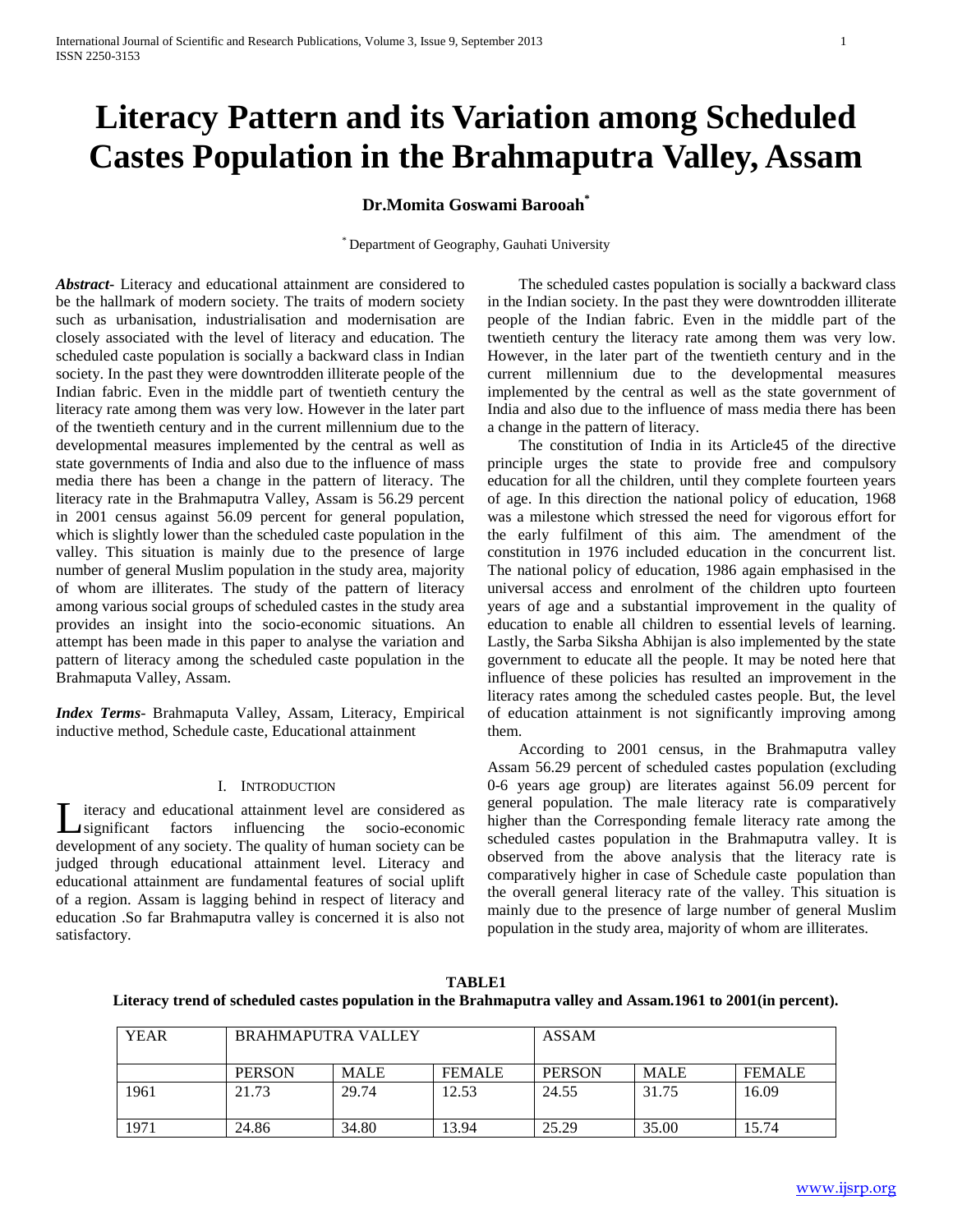| 1991 | 42.93 | 51.64 | 33.45 | 42.46 | 51.62 | 34.30 |
|------|-------|-------|-------|-------|-------|-------|
|      |       |       |       |       |       |       |
|      |       |       |       |       |       |       |
| 2001 | 56.29 | 64.70 | 47.62 | 56.09 | 63.95 | 47.90 |
|      |       |       |       |       |       |       |

Source: calculated on the basis of census data, Primary census abstract 2001, primary census abstract part II- B(1991)- 1971 part (II) social and cultural tables.1961-volumeIII part II C.

#### **\*1981-Census survey is not done in 1981 in Assam.**

**\*1991-1991 data population figure include age (0-6)Years age groups.**

 It is observed from the table1 that the literacy rate among the scheduled castes is not encouraging during the period from 1961 to 2001.when both the male and female literacy rates are considered the female literacy rates are far below the male literacy in case of scheduled castes population. This is due to low status of women and negligence of female education in their society. The parents of the poor families generally have given more importance to the male child in case of education, while the female child generally helps them in the domestic work.

#### II. SPATIAL PATTERN OF LITERACY

 The literacy rates also very in different districts of the Brahmaputra valley. According to 2001 census the highest percentage share of scheduled castes literates is found in Sibsagar district with 69.43 percent literacy rate while the lowest is recorded by Dhemaji district with only46.12percent literacy rate. The spatial variation of literacy pattern in the Brahmaputra valley is presented in the Table 2 for clear understanding of the situation.

| Table 2                                                                                                    |
|------------------------------------------------------------------------------------------------------------|
| Literacy Rate among the Scheduled Castes Population in Different Districts of the Brahmaputra Valley, 2001 |

|                           | LITERACY IN PERCENTAGE |             |               |  |  |
|---------------------------|------------------------|-------------|---------------|--|--|
| <b>DISTRICTS/VALLEY</b>   |                        |             |               |  |  |
|                           | <b>PERSON</b>          | <b>MALE</b> | <b>FEMALE</b> |  |  |
| 1. KOKRAJHAR              | 53.43                  | 62.36       | 43.64         |  |  |
| 2.DHUBRI                  | 50.42                  | 60.21       | 41.09         |  |  |
| 3.GOALPARA                | 54.49                  | 61.96       | 46.74         |  |  |
| 4. BONGAIGAON             | 47.57                  | 56.99       | 37.37         |  |  |
| 5.BARPETA                 | 53.00                  | 62.60       | 42.65         |  |  |
| 6.KAMRUP                  | 57.31                  | 65.57       | 48.50         |  |  |
| 7.NALBARI                 | 52.89                  | 62.33       | 42.94         |  |  |
| 8.DARRANG                 | 49.59                  | 62.33       | 42.94         |  |  |
| 9. MORIGAON               | 50.12                  | 58.51       | 41.14         |  |  |
| 10.NAGAON                 | 60.46                  | 67.37       | 53.15         |  |  |
| 11.SONITPUR               | 58.82                  | 66.63       | 50.48         |  |  |
| 12.LAKHIMPUR              | 57.55                  | 66.33       | 48.40         |  |  |
| 13.DHEMAJI                | 46.12                  | 55.69       | 35.74         |  |  |
| 14.TINSUKIA               | 62.66                  | 69.95       | 54.43         |  |  |
| 15.DIBRUGARH              | 63.26                  | 70.48       | 55.36         |  |  |
| 16.SIBSAGAR               | 69.43                  | 75.15       | 63.48         |  |  |
| 17.JORHAT                 | 66.05                  | 74.05       | 57.57         |  |  |
| 18.GOLAGHAT               | 59.74                  | 67.30       | 51.75         |  |  |
| <b>BRAHMAPUTRA VALLEY</b> | 56.29                  | 64.70       | 47.62         |  |  |
|                           |                        |             |               |  |  |
| <b>ASSAM</b>              | 56.09                  | 63.95       | 47.90         |  |  |
|                           |                        |             |               |  |  |

# **SOURCES: CENSUS OF INDIA 2001ASSAM.**

 The table 2 reveals that the literacy rates among the scheduled castes in the upper Brahmaputra valley are higher when compared to the lower Brahmaputra valley. The lowest level of literacy among scheduled castes population is however, found in Dhemaji districts in upper Assam which is an exception

due mainly to the ecological setting of the area coupled with, poverty and lack of adequate educational facilities in the district. Moreover, almost all parts of the district are chronically flood affected and the educational institution are in dilapidated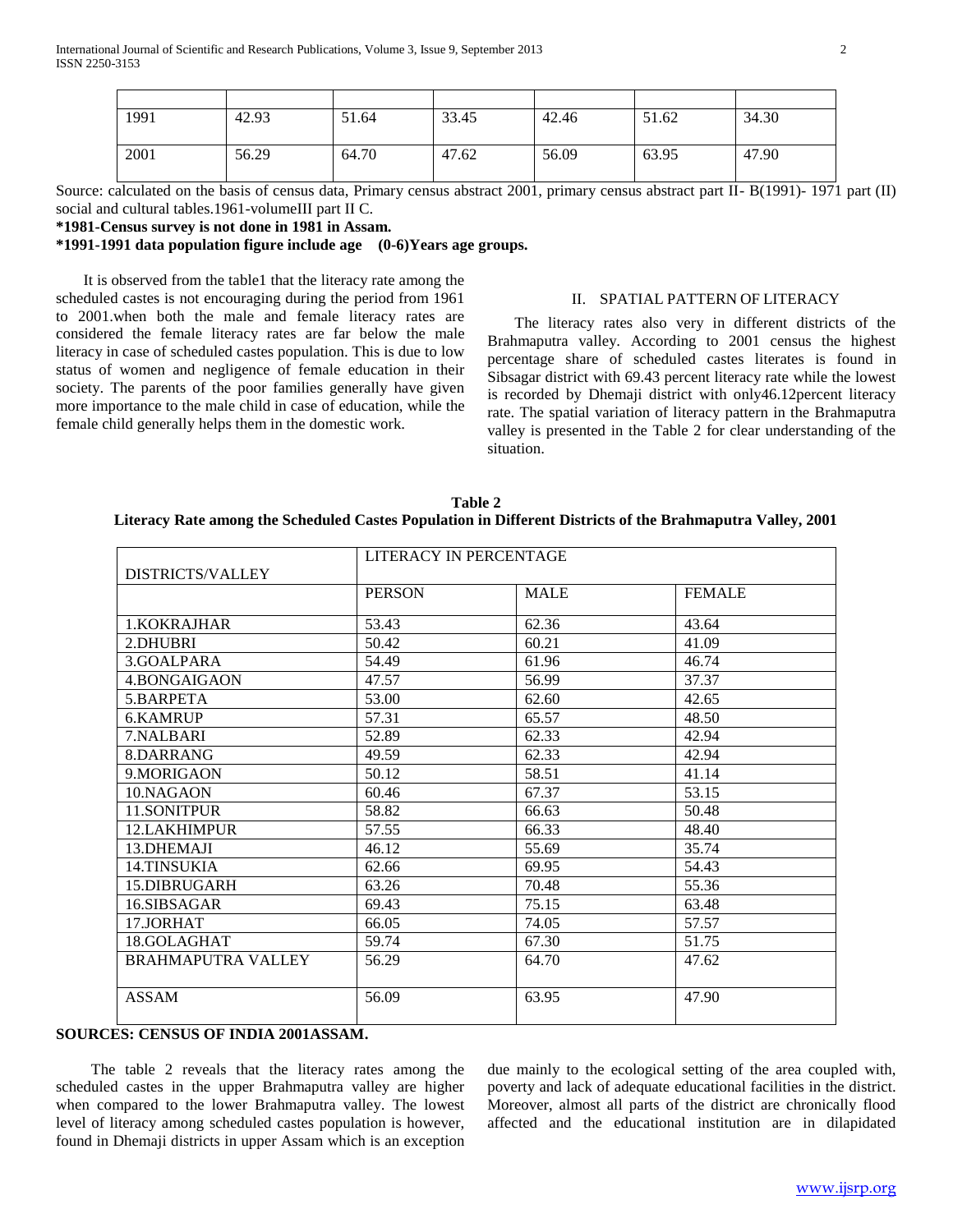condition. Interestingly all other social groups also have lower literacy level in this part of the study area.

 It is mentioned earlier that among the districts of Assam, the male literacy is higher compare to female literacy. It is due primarily to the fact that upper part of the valley except Dhemaji district which is chronically flood affected are is socioeconomically advanced when compared to the lower part of the valley. However Kamrup district with Guwahati city ij the lower Brahmaputra valley is an exception. It is important to note that since the Ahom rule, people in the upper Bramaputa valley have been aware of society, social life and living standards. Moreover, most of the areas in this part are accessible with high connectivity. Even during the British period with the growth of Oil and Tea industries, this part of the study area (Upper Brahmaputa Valley) was to some extent economically advanced.

# **Literacy rate among different schedule caste groups in the Brahmaputa Valley.**

 The study of the pattern of literacy among various social groups of scheduled castes in the study area provides an insight into the socio-economic situation. Interestingly there exist significant disparities in the literacy rate among various scheduled castes groups.

 In order to study the present condition, field survey is conducted in 2010 in different areas of the Brahmaputra valley. In this study only 12 major groups of the Brahmaputra valley having more than one percent of the total scheduled castes population are considered. It is observed that the literacy rate among them in the study area is 56.29 percent, of which male literacy is 64.70 percent and while female literacy 47.62 percent. Among the 12 major groups in the valley the highest literacy rate is recorded by Kaibartta group with 66.79% literates. Interestingly the kaibartta group has also the highest number of population in the valley. The second position is claimed by Jalkeot whose literary rate is 61.9% followed by Dhobi 61.19%. Kaibartta and Jalkeot are indigenous and they lived in both and rural and urban areas of the valley while dhobi group is immigrant and the people of this group are urban dwellers

**Table3 Bahmaputravalley Literacy Rate among Different Groups of Scheduled Castes Population**

| <b>GROUP</b>              | PERCENTAGE OF LITERATES |             |               |  |
|---------------------------|-------------------------|-------------|---------------|--|
|                           | <b>PERSON</b>           | <b>MALE</b> | <b>FEMALE</b> |  |
| 1.BANSPHOR                | 51.46                   | 66.67       | 36.54         |  |
| 2.BHUINMALI               | 52.77                   | 61.68       | 39.73         |  |
| 3.BANIA                   | 53.85                   | 63.64       | 41.18         |  |
| 4.DHOBI                   | 61.19                   | 61.70       | 60.00         |  |
| 5.HIRA                    | 51.92                   | 59.26       | 44.00         |  |
| 6.JHALO-MALO              | 58.3                    | 62.5        | 50.00         |  |
| 7.JALKEOT                 | 61.70                   | 66.66       | 52.94         |  |
| 8.KAIBARTTA               | 66.79                   | 69.87       | 62.50         |  |
| 9.MEHTAR                  | 57.14                   | 64.14       | 64.70         |  |
| 10.MUCHI                  | 44.82                   | 50.00       | 36.36         |  |
| 11.NAMASUDRA              | 53.01                   | 66.94       | 39.84         |  |
| 12.SUTRADHAR              | 48.90                   | 65.38       | 27.11         |  |
| <b>BRAHMAPUTRA VALLEY</b> | 56.16                   | 65.25       | 44.58         |  |

#### **SOURCE: Field survey 2010**

 The other Scheduled castes groups have more or less same literacy rate. The lowest literacy rate among the groups is recorded by Muchi (44.82percent) who are mostly urban dwellers. So far the male female literacy patterns are concerned, the male literacy rate is comparatively higher than the female literacy rate. It is further observed that among the groups the male literacy rate is highest among the Kaibartta group(69.78%) followed by Namasudra (66.94%). On the other hand the female literacy rate is also highest among the Kaibartta group (62.50percent) followed by Dhobi (60 %). It is interesting to note that the female literacy rates vary from minimum 27.11 percent to maximum 62.50%, indicating high disparity among various groups which, however depends on the status of women in the society.

 The above analysis clearly throws light on the fact that though effort has been made by the central and the state government to educate the people during the different five year plan periods, literacy pattern is very discouraging among the scheduled castes people in the Brahmaputra valley.

#### III. EDUCATIONAL LEVEL

 The educational level of a region is better understood, when the level of educational attainment is taken into account. The educational attainment level is analyzed in the present study for Brahmaputra valley for the Year 2010 from the field study(primary data).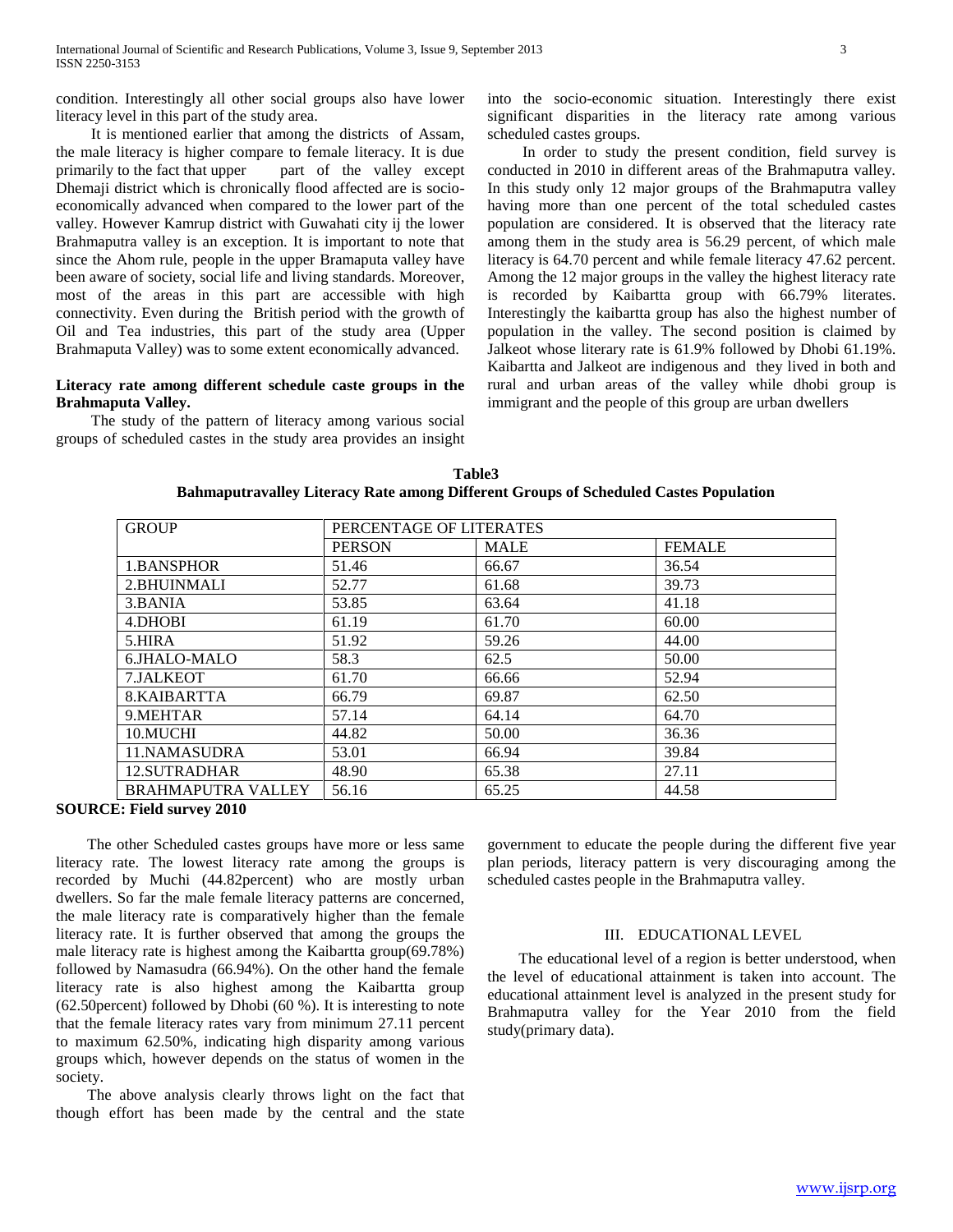|                          | PERCENTAGE SHARE OF LITERATES |             |               |  |
|--------------------------|-------------------------------|-------------|---------------|--|
| <b>EDUCATIONAL</b>       |                               |             |               |  |
| <b>LEVEL</b>             | <b>TOTAL</b>                  | <b>MALE</b> | <b>FEMALE</b> |  |
| Below primary(I toIV)    | 37.57                         | 36.18       | 40.17         |  |
| primary<br>Above<br>upto | 29.68                         | 28.99       | 0.96          |  |
| matric( $V$ to $X$ )     |                               |             |               |  |
| matric(HSLC)<br>Above    | 22.66                         | 23.37       | 21.33         |  |
| below Graduate           |                               |             |               |  |
| Graduate and Technical   | 10.09                         | 11.46       | 7.54          |  |
| <b>Illiterates</b>       | 43.84                         | 34.75       | 55.41         |  |
| Literates(all)           | 56.16                         | 65.25       | 44.58         |  |

**TABLE 4 Educational level of scheduled castes population in the Brahmaputra valley**

### **Source: Field survey**

 It has been observed from the above table that the percentage of literacy below primary level is the highest claiming 37.57 percent of the total literates. The second position is claimed by the educational level above primary up to class x(29.68%).The H.S.L.C passed upto below graduate level claim 22.66%, while graduate and technical persons claim only 10.09%.It is observed in the field study that there are large scale school drop-outs during and after the primary stage of education among the scheduled castes in case of both male and female primarily due to financial hardships.

 The study of male female educational level shows that the percentage share of female below primary level of education is very high with 40.17% of literates which is higher than the main literates (36.18%). Unlike the primary from above primary upto class X the female literacy rate (30.96%) is higher than the male counter part (28.99%). In the next group i.e. above HSLC but below graduates stage the male literacy rate is comparatively higher (26.37%) than that of female literacy (21.33%). In the higher level i.e. in the graduate and technical level also the literacy rate is comparatively higher in case of male (11.46%) than that of the female literacy (7.53%). It is mainly due to the fact that female get married at an early age before completion of the study as there is no social commitment about the continuation of their study after marriage.

 The comparison of tables 1, 2, 3 reveals that there has been slight improvement in the literacy rate between 1991 and 2001. Apart from the social awaking, the facilities provided by the Government for socio-economic uplift of the schedule caste people also lead to this slight rise of literacy among them in the Brahmaputra valley. It is mentioned earlier that the indigenous schedule caste people are distributed both rural and urban areas of the study area. Due to the impact of urbanisation the indigenous schedule caste people who settled in urban areas have higher literacy rate when compared to the indigenous schedule caste people living in the rural areas.

 It is further observed that the prevailing poor economic conditions among the schedule caste groups coupled with inaccessible conditions in the areas they lived to a great extent responsible for the low level of literacy among them. The recent development of Transport and communication has however added a new dimension to the process of propagation of literacy

and education in the remote areas. There has been also outmigration of the scheduled caste people from rural to urban areas to get higher education or employment which is particularly male selective, resulting in an increase of male literacy.

#### IV. CONCLUSION

 The scheduled castes population is mainly distributed in the rural areas of the Brahmaputra valley. The rural literacy rate among the scheduled castes on an average for the valley is 51.11percent while the urban literacy is 65.77 percent. During the period 1971-2001 there is significant development in the literacy pattern among the scheduled castes in the study area. The prevalence of rural urban differential in case of literacy is primarily due to availability of educational facilities and consciousness among the people in the urban areas. on the other hand in the rural areas the educational institutions located in the river banks are submerged under water during four months of summer. Most of scheduled castes people live below poverty lines who, therefore cannot afford to go to other place to get education, resulting in a overall low literacy rate. The level of educational attainment is found to be discouraging among the schedule caste population. Therefore, it may be concluded that increase of literacy and educational attainment level particularly in case of female are vital towards socio-economic development of schedule caste population.

#### **REFERENCES**

- [1] Gosal, G.S (1979) "Spatial perspective on literacy in India," population geography vol 1
- [2] Sharma Thakur G.C (1994) "Socio-cultural dynamics of scheduled castes development." Bulletin vol-I no.IX. Department of welfare of plains tribes and backward classes, government of Assam.
- [3] Sharma. H. N (1992) "Social profile of North East India : Spatial pattern of literacy and educational levels" in Ahmed a.(ed.), social structure and regional development : A social geography perspective, Rawat publications, Jaipur pp. 219-38